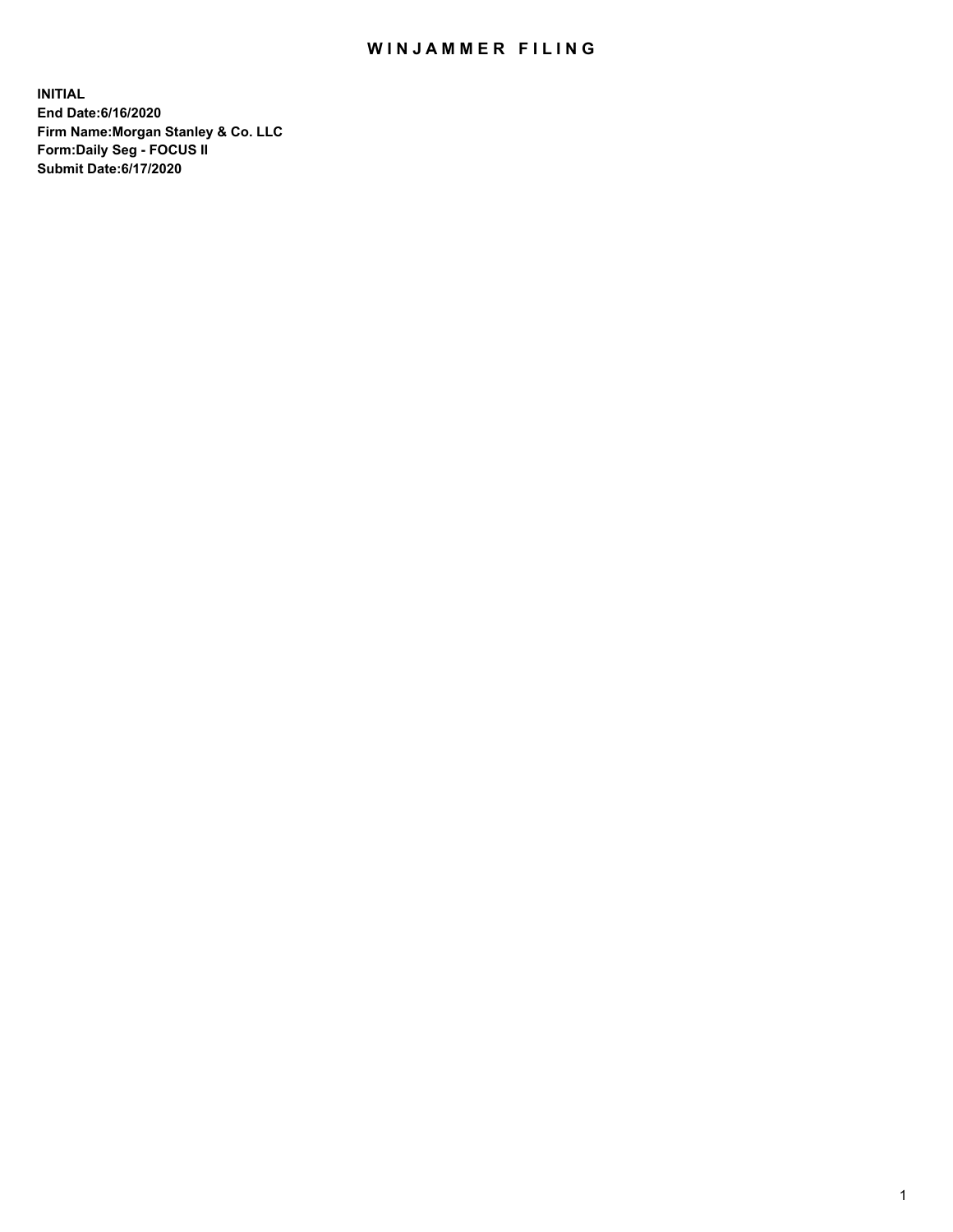**INITIAL End Date:6/16/2020 Firm Name:Morgan Stanley & Co. LLC Form:Daily Seg - FOCUS II Submit Date:6/17/2020 Daily Segregation - Cover Page**

| Name of Company                                                                                                                                                                                                                                                                                                                | Morgan Stanley & Co. LLC                               |
|--------------------------------------------------------------------------------------------------------------------------------------------------------------------------------------------------------------------------------------------------------------------------------------------------------------------------------|--------------------------------------------------------|
| <b>Contact Name</b>                                                                                                                                                                                                                                                                                                            | <b>Ikram Shah</b>                                      |
| <b>Contact Phone Number</b>                                                                                                                                                                                                                                                                                                    | 212-276-0963                                           |
| <b>Contact Email Address</b>                                                                                                                                                                                                                                                                                                   | Ikram.shah@morganstanley.com                           |
| FCM's Customer Segregated Funds Residual Interest Target (choose one):<br>a. Minimum dollar amount: ; or<br>b. Minimum percentage of customer segregated funds required:% ; or<br>c. Dollar amount range between: and; or<br>d. Percentage range of customer segregated funds required between: % and %.                       | 235,000,000<br><u>0</u><br>00<br>0 <sub>0</sub>        |
| FCM's Customer Secured Amount Funds Residual Interest Target (choose one):<br>a. Minimum dollar amount: ; or<br>b. Minimum percentage of customer secured funds required:% ; or<br>c. Dollar amount range between: and; or<br>d. Percentage range of customer secured funds required between:% and%.                           | 140,000,000<br><u>0</u><br><u>00</u><br>0 <sub>0</sub> |
| FCM's Cleared Swaps Customer Collateral Residual Interest Target (choose one):<br>a. Minimum dollar amount: ; or<br>b. Minimum percentage of cleared swaps customer collateral required:% ; or<br>c. Dollar amount range between: and; or<br>d. Percentage range of cleared swaps customer collateral required between:% and%. | 92,000,000<br><u>0</u><br><u>00</u><br>00              |

Attach supporting documents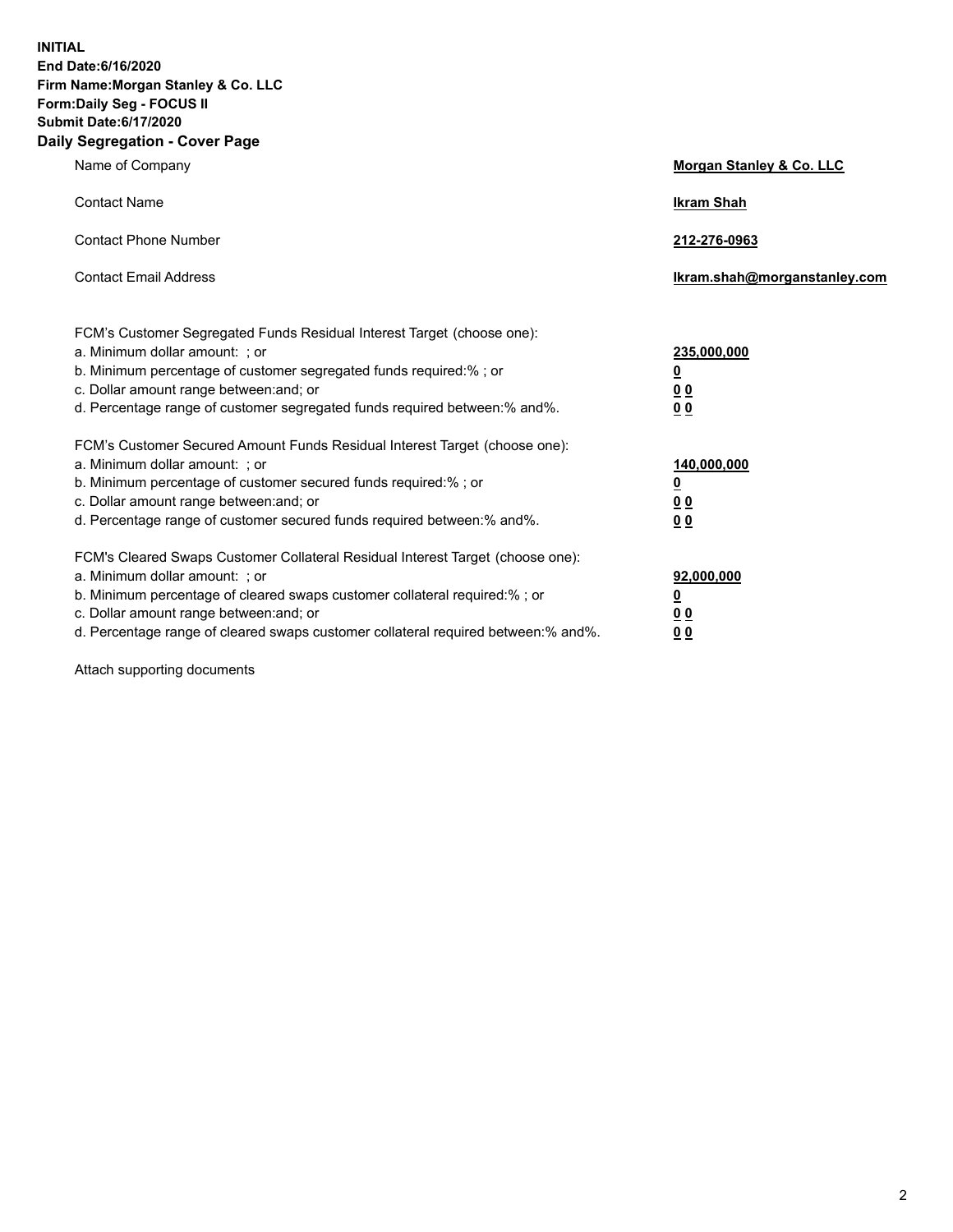| <b>INITIAL</b> | End Date: 6/16/2020<br>Firm Name: Morgan Stanley & Co. LLC<br>Form: Daily Seg - FOCUS II<br><b>Submit Date:6/17/2020</b><br><b>Daily Segregation - Secured Amounts</b> |                                                     |
|----------------|------------------------------------------------------------------------------------------------------------------------------------------------------------------------|-----------------------------------------------------|
|                | Foreign Futures and Foreign Options Secured Amounts                                                                                                                    |                                                     |
|                | Amount required to be set aside pursuant to law, rule or regulation of a foreign                                                                                       | $0$ [7305]                                          |
|                | government or a rule of a self-regulatory organization authorized thereunder                                                                                           |                                                     |
| 1.             | Net ledger balance - Foreign Futures and Foreign Option Trading - All Customers<br>A. Cash                                                                             |                                                     |
|                | B. Securities (at market)                                                                                                                                              | 4,515,393,703 [7315]<br>3,215,253,375 [7317]        |
| 2.             | Net unrealized profit (loss) in open futures contracts traded on a foreign board of trade                                                                              | 124,436,694 [7325]                                  |
| 3.             | Exchange traded options                                                                                                                                                |                                                     |
|                | a. Market value of open option contracts purchased on a foreign board of trade                                                                                         | 8,179,774 [7335]                                    |
|                | b. Market value of open contracts granted (sold) on a foreign board of trade                                                                                           | $-14,305,911$ [7337]                                |
| 4.             | Net equity (deficit) (add lines 1.2. and 3.)                                                                                                                           | 7,848,957,635 [7345]                                |
| 5.             | Account liquidating to a deficit and account with a debit balances - gross amount<br>Less: amount offset by customer owned securities                                  | 163,266,414 [7351]<br>-160,034,054 [7352] 3,232,360 |
|                |                                                                                                                                                                        | [7354]                                              |
| 6.             | Amount required to be set aside as the secured amount - Net Liquidating Equity                                                                                         | 7,852,189,995 [7355]                                |
|                | Method (add lines 4 and 5)                                                                                                                                             |                                                     |
| 7.             | Greater of amount required to be set aside pursuant to foreign jurisdiction (above) or line<br>6.                                                                      | 7,852,189,995 [7360]                                |
|                | FUNDS DEPOSITED IN SEPARATE REGULATION 30.7 ACCOUNTS                                                                                                                   |                                                     |
| 1.             | Cash in banks                                                                                                                                                          |                                                     |
|                | A. Banks located in the United States                                                                                                                                  | 119,399,857 [7500]                                  |
|                | B. Other banks qualified under Regulation 30.7                                                                                                                         | 289,278,232 [7520] 408,678,089                      |
| 2.             | Securities                                                                                                                                                             | [7530]                                              |
|                | A. In safekeeping with banks located in the United States                                                                                                              | 973,757,689 [7540]                                  |
|                | B. In safekeeping with other banks qualified under Regulation 30.7                                                                                                     | 0 [7560] 973,757,689 [7570]                         |
| 3.             | Equities with registered futures commission merchants                                                                                                                  |                                                     |
|                | A. Cash                                                                                                                                                                | 14,341,897 [7580]                                   |
|                | <b>B.</b> Securities                                                                                                                                                   | $0$ [7590]                                          |
|                | C. Unrealized gain (loss) on open futures contracts                                                                                                                    | -96,139 [7600]                                      |
|                | D. Value of long option contracts<br>E. Value of short option contracts                                                                                                | $0$ [7610]                                          |
| 4.             | Amounts held by clearing organizations of foreign boards of trade                                                                                                      | 0 [7615] 14,245,758 [7620]                          |
|                | A. Cash                                                                                                                                                                | $0$ [7640]                                          |
|                | <b>B.</b> Securities                                                                                                                                                   | $0$ [7650]                                          |
|                | C. Amount due to (from) clearing organization - daily variation                                                                                                        | $0$ [7660]                                          |
|                | D. Value of long option contracts                                                                                                                                      | $0$ [7670]                                          |
|                | E. Value of short option contracts                                                                                                                                     | 0 [7675] 0 [7680]                                   |
| 5.             | Amounts held by members of foreign boards of trade<br>A. Cash                                                                                                          | 4,478,438,158 [7700]                                |
|                | <b>B.</b> Securities                                                                                                                                                   | 2,241,495,686 [7710]                                |
|                | C. Unrealized gain (loss) on open futures contracts                                                                                                                    | 124,532,833 [7720]                                  |
|                | D. Value of long option contracts                                                                                                                                      | 8,179,774 [7730]                                    |
|                | E. Value of short option contracts                                                                                                                                     | -14,305,911 [7735] 6,838,340,540                    |
|                |                                                                                                                                                                        | [7740]                                              |
| 6.             | Amounts with other depositories designated by a foreign board of trade                                                                                                 | $0$ [7760]                                          |
| 7.<br>8.       | Segregated funds on hand<br>Total funds in separate section 30.7 accounts                                                                                              | $0$ [7765]<br>8,235,022,076 [7770]                  |
| 9.             | Excess (deficiency) Set Aside for Secured Amount (subtract line 7 Secured Statement                                                                                    | 382,832,081 [7380]                                  |
|                | Page 1 from Line 8)                                                                                                                                                    |                                                     |
|                |                                                                                                                                                                        |                                                     |

- 10. Management Target Amount for Excess funds in separate section 30.7 accounts **140,000,000** [7780]
- 11. Excess (deficiency) funds in separate 30.7 accounts over (under) Management Target **242,832,081** [7785]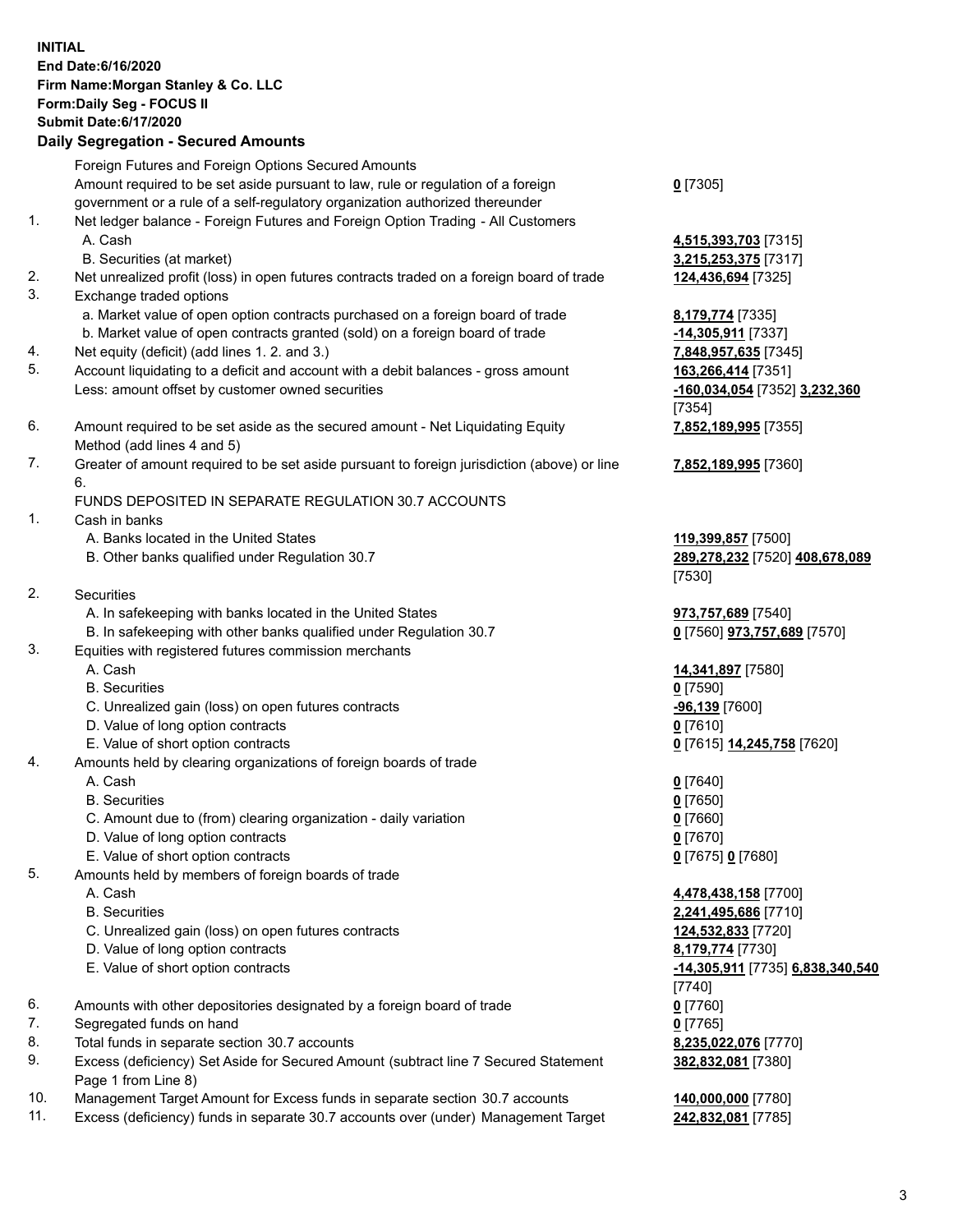**INITIAL End Date:6/16/2020 Firm Name:Morgan Stanley & Co. LLC Form:Daily Seg - FOCUS II Submit Date:6/17/2020 Daily Segregation - Segregation Statement** SEGREGATION REQUIREMENTS(Section 4d(2) of the CEAct) 1. Net ledger balance A. Cash **16,914,746,365** [7010] B. Securities (at market) **8,780,918,903** [7020] 2. Net unrealized profit (loss) in open futures contracts traded on a contract market **50,860,444** [7030] 3. Exchange traded options A. Add market value of open option contracts purchased on a contract market **440,667,949** [7032] B. Deduct market value of open option contracts granted (sold) on a contract market **-402,215,246** [7033] 4. Net equity (deficit) (add lines 1, 2 and 3) **25,784,978,415** [7040] 5. Accounts liquidating to a deficit and accounts with debit balances - gross amount **513,934,002** [7045] Less: amount offset by customer securities **-510,391,679** [7047] **3,542,323** [7050] 6. Amount required to be segregated (add lines 4 and 5) **25,788,520,738** [7060] FUNDS IN SEGREGATED ACCOUNTS 7. Deposited in segregated funds bank accounts A. Cash **3,892,502,460** [7070] B. Securities representing investments of customers' funds (at market) **0** [7080] C. Securities held for particular customers or option customers in lieu of cash (at market) **1,039,263,682** [7090] 8. Margins on deposit with derivatives clearing organizations of contract markets A. Cash **13,430,537,698** [7100] B. Securities representing investments of customers' funds (at market) **0** [7110] C. Securities held for particular customers or option customers in lieu of cash (at market) **7,741,655,221** [7120] 9. Net settlement from (to) derivatives clearing organizations of contract markets **114,605,209** [7130] 10. Exchange traded options A. Value of open long option contracts **440,667,949** [7132] B. Value of open short option contracts **-402,215,246** [7133] 11. Net equities with other FCMs A. Net liquidating equity **19,000,085** [7140] B. Securities representing investments of customers' funds (at market) **0** [7160] C. Securities held for particular customers or option customers in lieu of cash (at market) **0** [7170] 12. Segregated funds on hand **0** [7150] 13. Total amount in segregation (add lines 7 through 12) **26,276,017,058** [7180] 14. Excess (deficiency) funds in segregation (subtract line 6 from line 13) **487,496,320** [7190] 15. Management Target Amount for Excess funds in segregation **235,000,000** [7194]

16. Excess (deficiency) funds in segregation over (under) Management Target Amount Excess

**252,496,320** [7198]